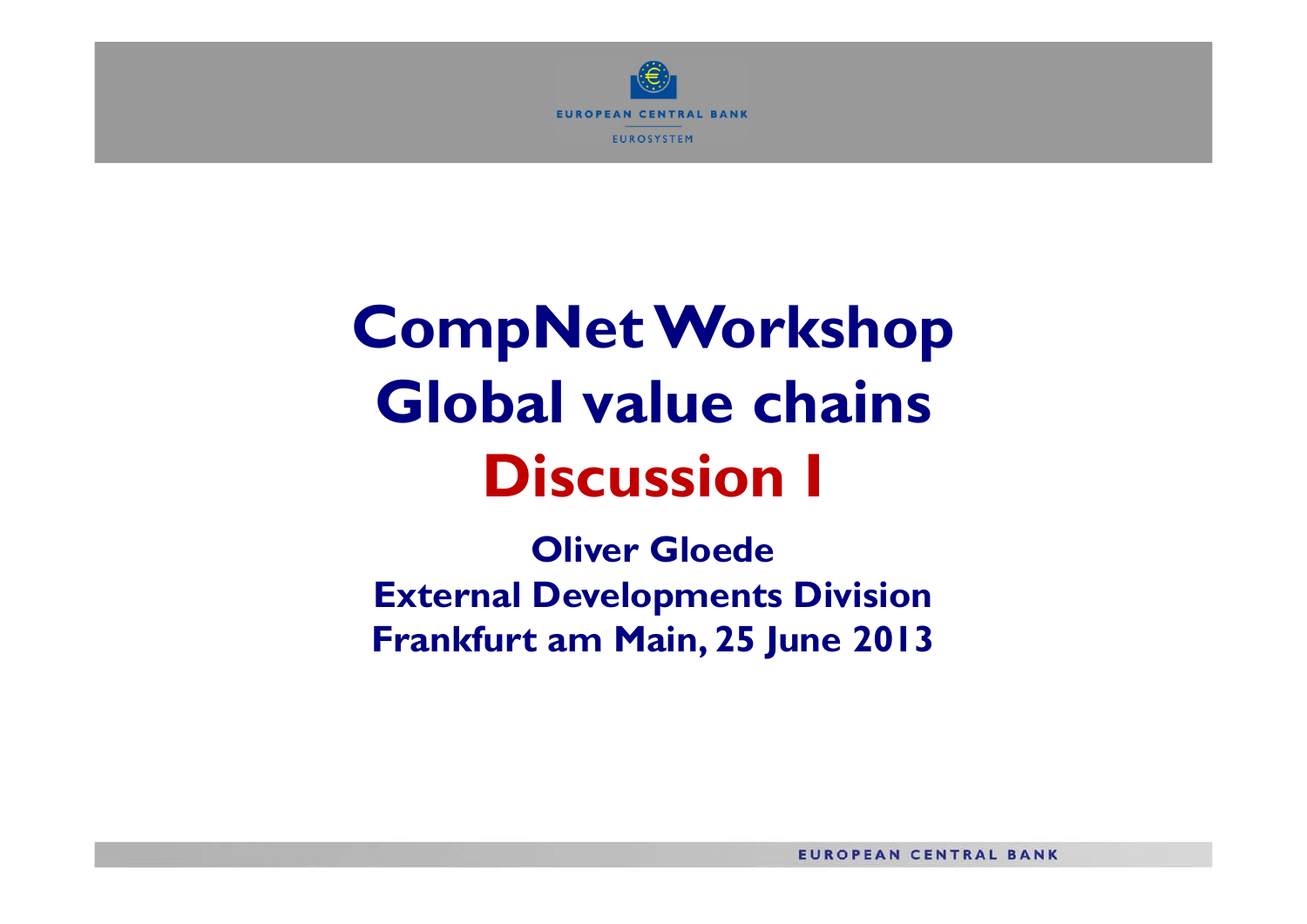## **I Structural change in trade elasticity?**

**World trade relative to GDP (excl. euro area)** 

*(index 1981Q1=100)*



*Source: ECB staff calculations. Note: GDP is trade-weighted. Latest observation 2012Q4.*

- • **Trade collapse**
	- **Supply side: trade finance (Manova, 2012 JIE)**
	- – **Demand side: export growth components (Bussiere et al., 2011 NBER WP)**
- • **Trade rebound**
	- **Structural change in GVCs?**
	- **Re-shoring?**

**2**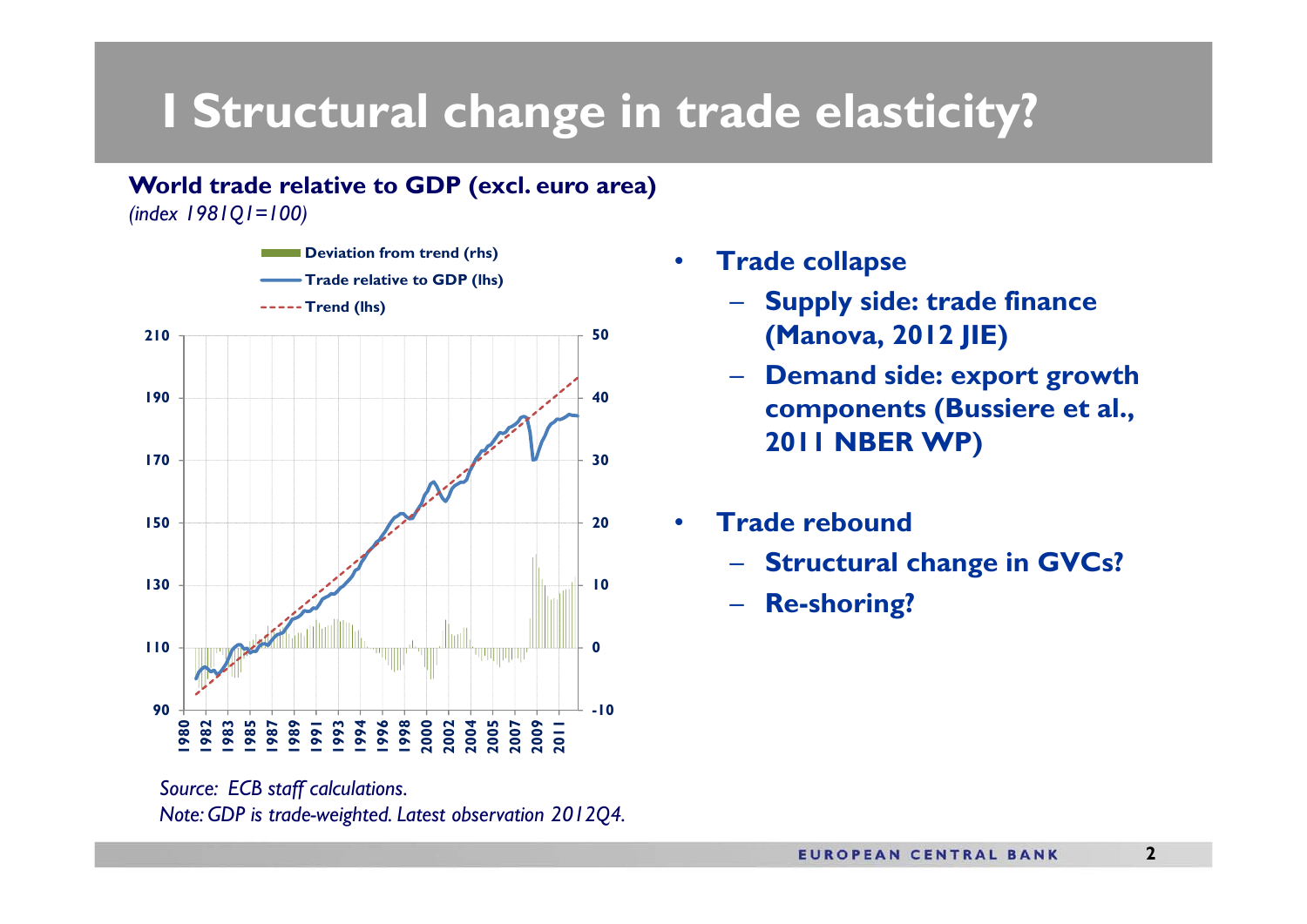## **Offshoring versus re-shoring**

- $\bullet$  **Outsourcing decision as a matching model between firms in origin and destination country (Fahr & Vanhala, 2013)**
- $\bullet$  **Structural change in trade patterns**
	- **Increase in (relative) domestic labour productivity**
	- **Rebound in communication costs (matching frictions)**
		- **Rigidities in Chinese labour market**
	- **Decline in foreign labour force**
		- **Tight Chinese high-skill labour market**
	- **Labour replaced with capital?**
		- **Robots producing motherboards (Krugman, 2012 NYT)**

3